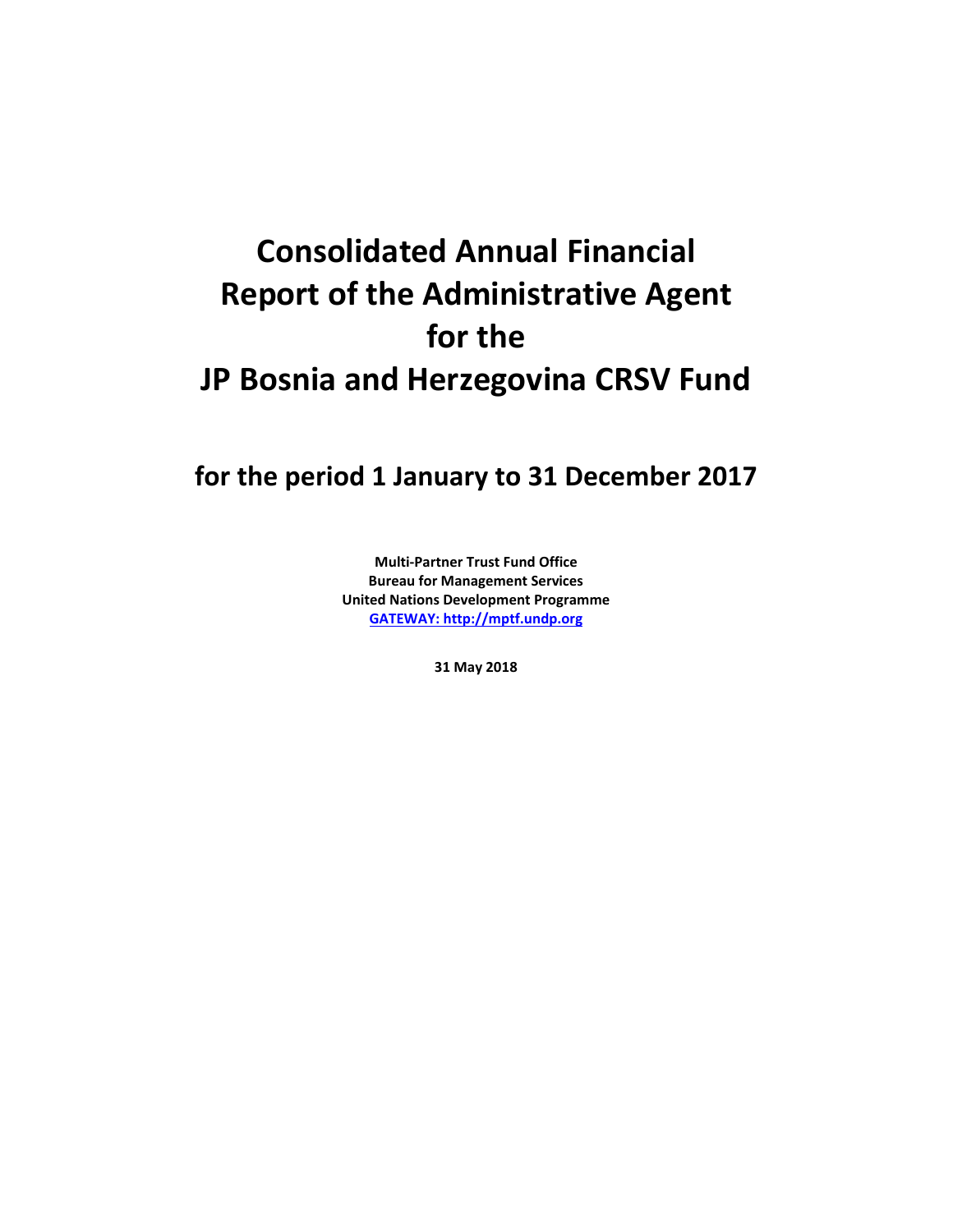# **PARTICIPATING ORGANIZATIONS CONTRIBUTORS**



International Organization for Migration



United Nations Development Programme



United Nations Population Fund



UNWOMEN





Department Of Foreign Affairs & International Trade Government of Canada

Government of United Kingdom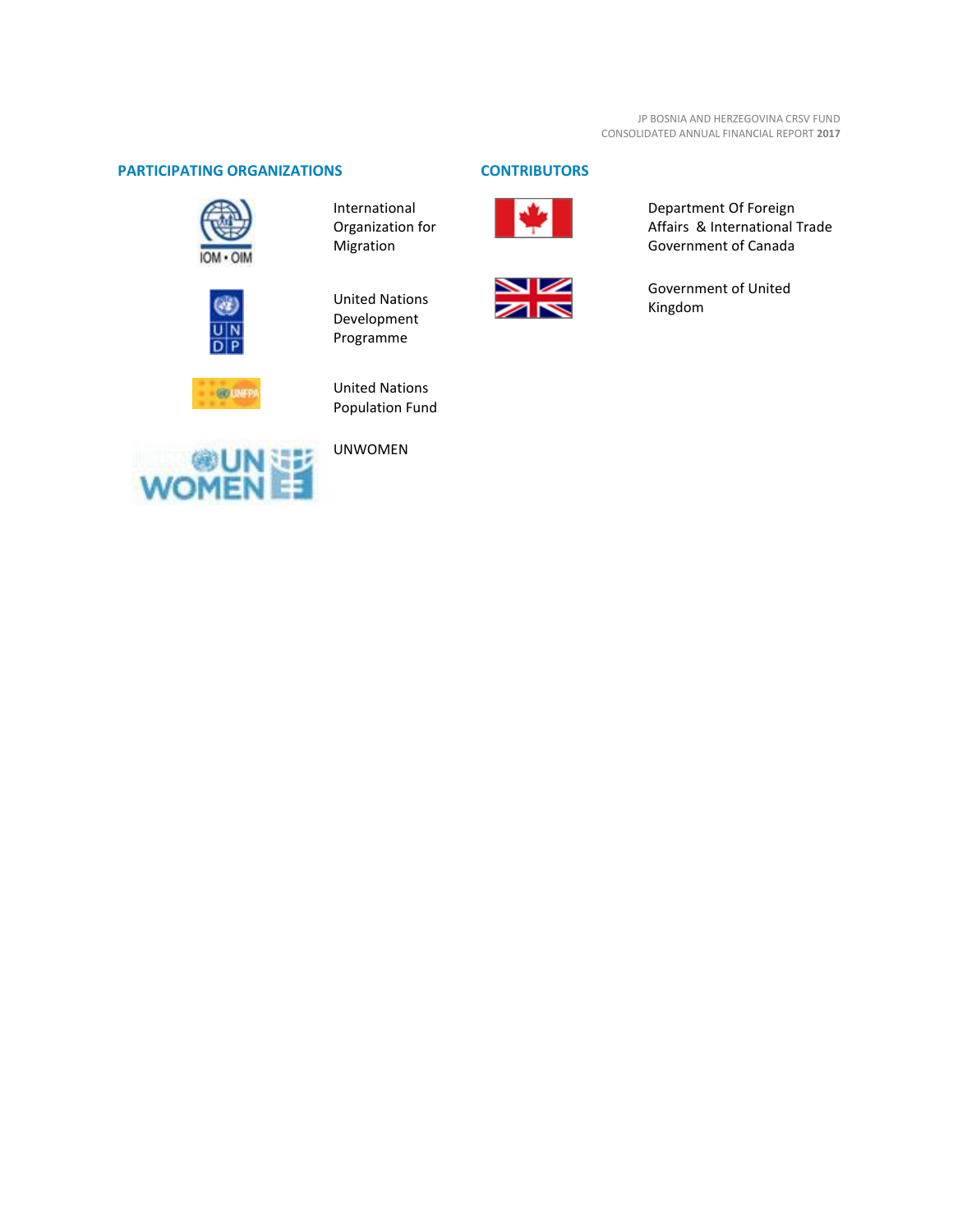#### **DEFINITIONS**

#### **Allocation**

Amount approved by the Steering Committee for a project/programme.

#### **Approved Project/Programme**

A project/programme including budget, etc., that is approved by the Steering Committee for fund allocation purposes.

#### **Contributor Commitment**

Amount(s) committed by a donor to a Fund in a signed Standard Administrative Arrangement with the UNDP Multi-Partner Trust Fund Office (MPTF Office), in its capacity as the Administrative Agent. A commitment may be paid or pending payment.

#### **Contributor Deposit**

Cash deposit received by the MPTF Office for the Fund from a contributor in accordance with a signed Standard Administrative Arrangement.

#### **Delivery Rate**

The percentage of funds that have been utilized, calculated by comparing expenditures reported by a Participating Organization against the 'net funded amount'.

#### **Indirect Support Costs**

A general cost that cannot be directly related to any particular programme or activity of the Participating Organizations. UNDG policy establishes a fixed indirect cost rate of 7% of programmable costs.

#### **Net Funded Amount**

Amount transferred to a Participating Organization less any refunds transferred back to the MPTF Office by a Participating Organization.

#### **Participating Organization**

A UN Organization or other inter-governmental Organization that is an implementing partner in a Fund, as represented by signing a Memorandum of Understanding (MOU) with the MPTF Office for a particular Fund.

#### **Project Expenditure**

The sum of expenses and/or expenditure reported by all Participating Organizations for a Fund irrespective of which basis of accounting each Participating Organization follows for donor reporting.

#### **Project Financial Closure**

A project or programme is considered financially closed when all financial obligations of an operationally completed project or programme have been settled, and no further financial charges may be incurred.

#### **Project Operational Closure**

A project or programme is considered operationally closed when all programmatic activities for which Participating Organization(s) received funding have been completed.

#### **Project Start Date**

Date of transfer of first instalment from the MPTF Office to the Participating Organization.

#### **Total Approved Budget**

This represents the cumulative amount of allocations approved by the Steering Committee.

#### **US Dollar Amount**

The financial data in the report is recorded in US Dollars and due to rounding off of numbers, the totals may not add up.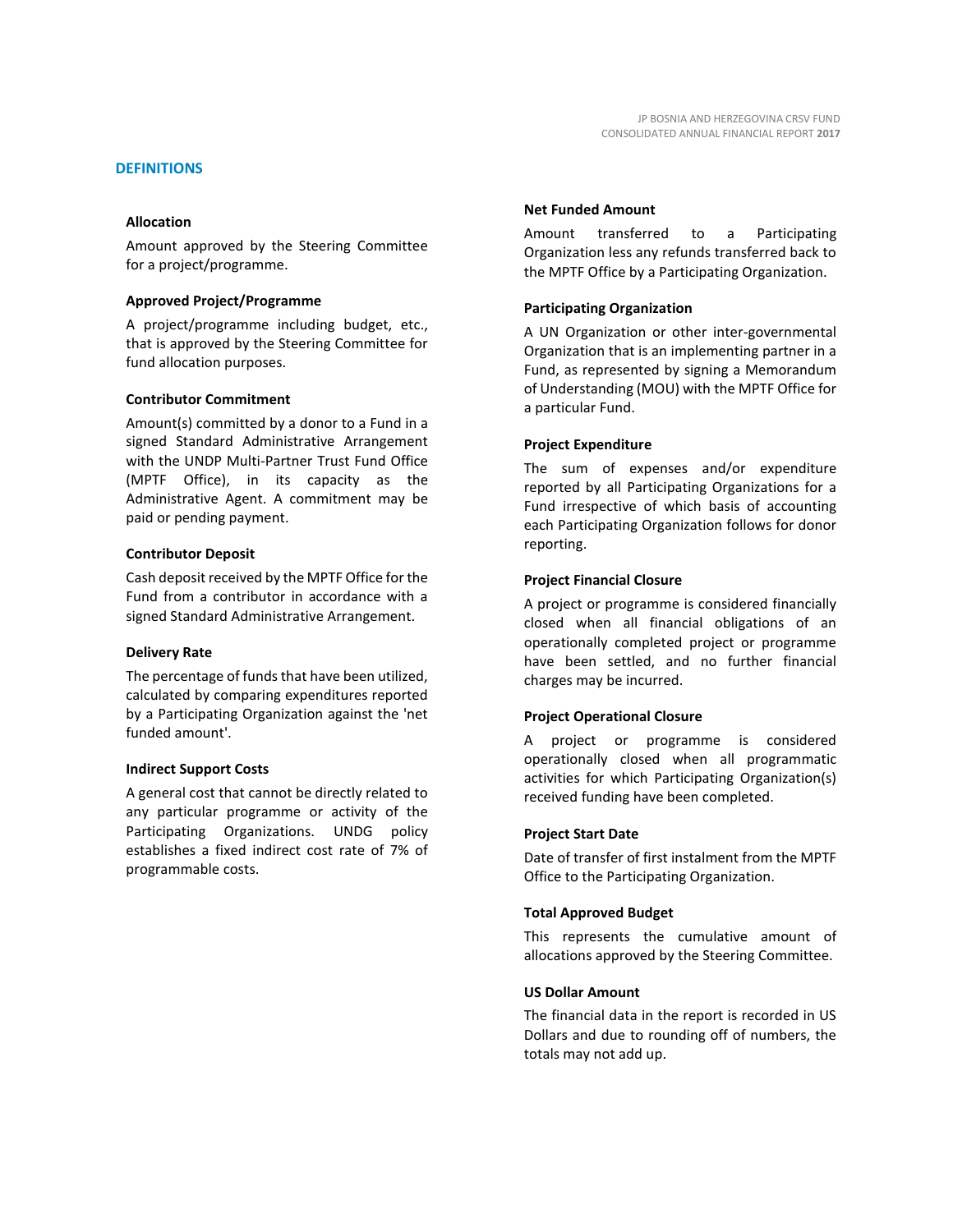#### JP BOSNIA AND HERZEGOVINA CRSV FUND CONSOLIDATED ANNUAL FINANCIAL REPORT 2017

# **TABLE OF CONTENTS**

| $Introduction \dots 1$ |  |
|------------------------|--|
|                        |  |
|                        |  |
|                        |  |
|                        |  |
|                        |  |
|                        |  |
|                        |  |
|                        |  |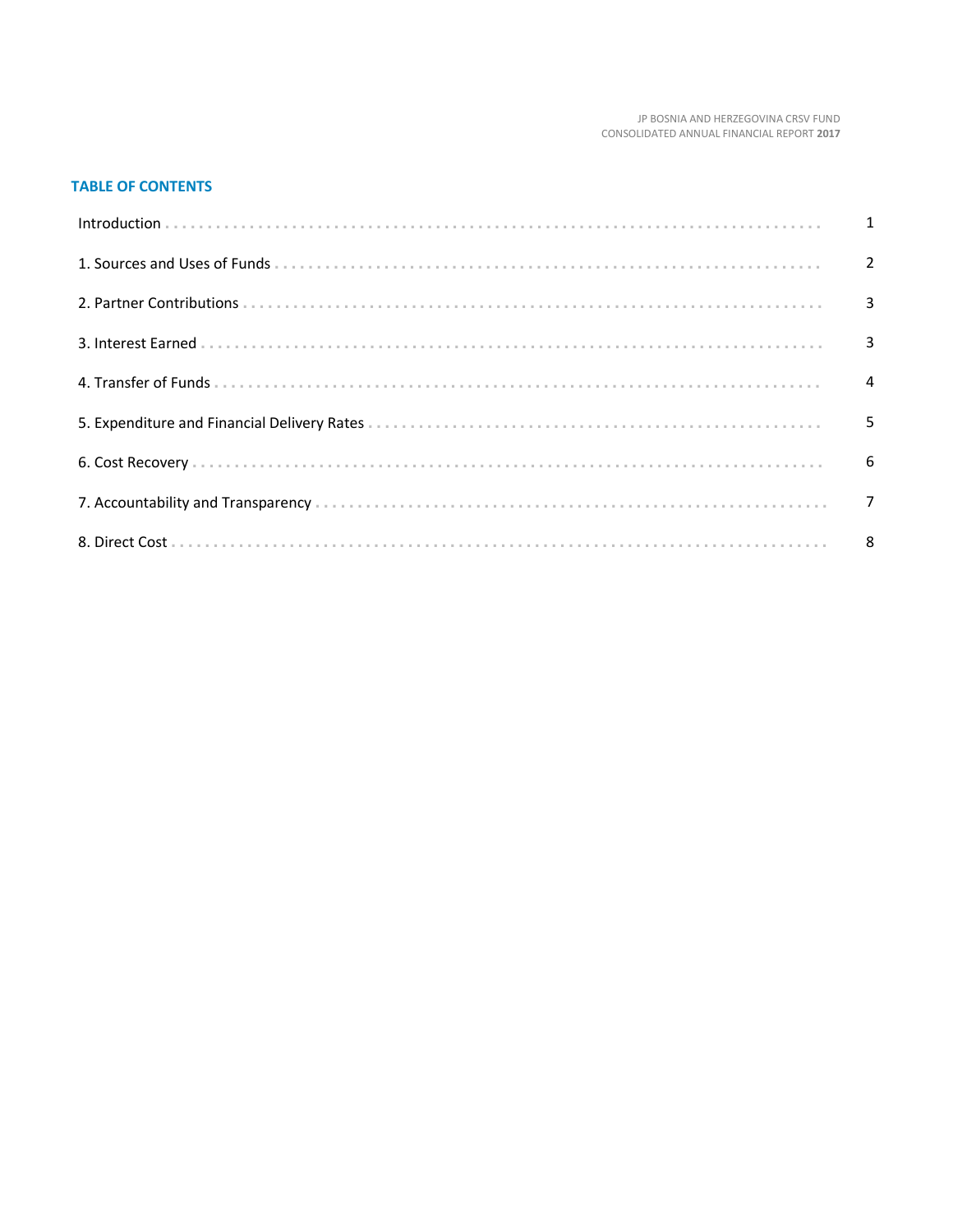#### **INTRODUCTION**

This Consolidated Annual Financial Report of the **JP Bosnia and Herzegovina CRSV Fund** is prepared by the United Nations Development Programme (UNDP) Multi-Partner Trust Fund Office (MPTF Office) in fulfillment of its obligations as Administrative Agent, as per the terms of Reference (TOR), the Memorandum of Understanding (MOU) signed between the UNDP MPTF Office and the Participating Organizations, and the Standard Administrative Arrangement (SAA) signed with contributors.

The MPTF Office, as Administrative Agent, is responsible for concluding an MOU with Participating Organizations and SAAs with contributors. It receives, administers and

manages contributions, and disburses these funds to the Participating Organizations. The Administrative Agent prepares and submits annual consolidated financial reports, as well as regular financial statements, for transmission to contributors.

This consolidated financial report covers the period 1 January to 31 December **2017** and provides financial data on progress made in the implementation of projects of the **JP Bosnia and Herzegovina CRSV Fund**. It is posted on the MPTF Office GATEWAY [\(http://mptf.undp.org/factsheet/fund/JBA00\)](http://mptf.undp.org/factsheet/fund/JBA00).

The financial data in the report is recorded in US Dollars and due to rounding off of numbers, the totals may not add up.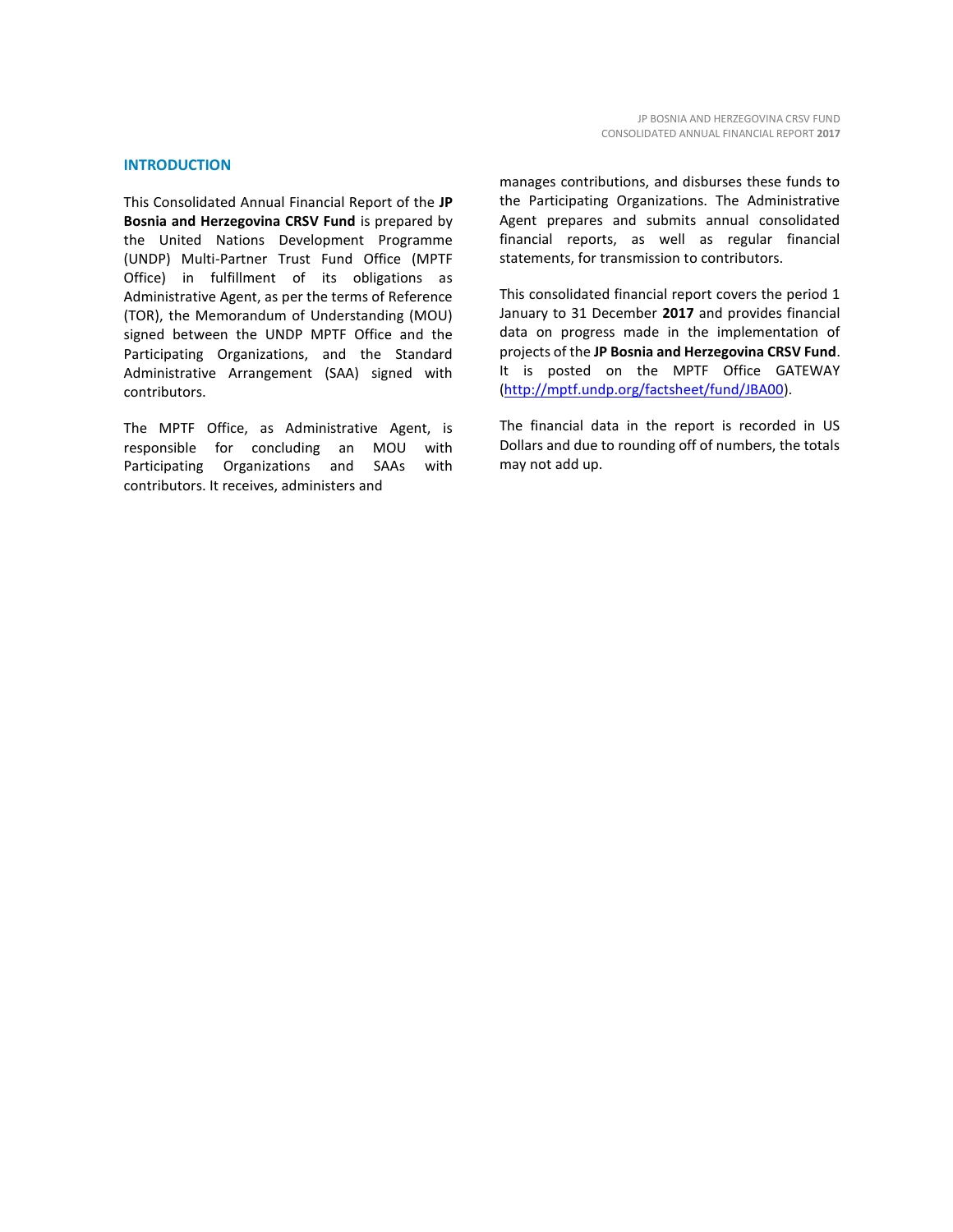#### **2017 FINANCIAL PERFORMANCE**

This chapter presents financial data and analysis of the **JP Bosnia and Herzegovina CRSV Fund** using the pass-through funding modality as of 31 December 2017. Financial information for this Fund is also available on the MPTF Office GATEWAY, at the following address: [http://mptf.undp.org/factsheet/fund/JBA00.](http://mptf.undp.org/factsheet/fund/JBA00)

**1. SOURCES AND USES OF FUNDS**

As of 31 December 2017, **2** contributors deposited US\$ **1,791,830** in contributions and US\$ **968** was earned in interest.

The cumulative source of funds was US\$ **1,792,798**

Of this amount, US\$ **1,773,909** has been net funded to **4** Participating Organizations, of which US\$ **1,770,060** has been reported as expenditure. The Administrative Agent fee has been charged at the approved rate of 1% on deposits and amounts to US\$ **17,918**. Table 1 provides an overview of the overall sources, uses, and balance of the **JP Bosnia and Herzegovina CRSV Fund** as of 31 December 2017.

### **Table 1. Financial Overview, as of 31 December 2017 (in US Dollars)**

|                                                                 | Annual 2016 | Annual 2017 | <b>Cumulative</b> |
|-----------------------------------------------------------------|-------------|-------------|-------------------|
| <b>Sources of Funds</b>                                         |             |             |                   |
| Contributions from donors                                       | 877,835     | 42,861      | 1,791,830         |
| Fund Earned Interest and Investment Income                      | 626         | 46          | 968               |
| Interest Income received from Participating Organizations       |             |             |                   |
| Refunds by Administrative Agent to Contributors                 |             |             |                   |
| Fund balance transferred to another MDTF                        |             |             |                   |
| Other Income                                                    |             |             |                   |
| <b>Total: Sources of Funds</b>                                  | 878,461     | 42,907      | 1,792,798         |
| <b>Use of Funds</b>                                             |             |             |                   |
| Transfers to Participating Organizations                        | 869,055     | 42,432      | 1,773,909         |
| Refunds received from Participating Organizations               |             |             |                   |
| <b>Net Funded Amount</b>                                        | 869,055     | 42,432      | 1,773,909         |
| <b>Administrative Agent Fees</b>                                | 8,778       | 429         | 17,918            |
| Direct Costs: (Steering Committee, Secretariatetc.)             |             |             |                   |
| <b>Bank Charges</b>                                             | 4           | 0           | q                 |
| <b>Other Expenditures</b>                                       |             |             |                   |
| <b>Total: Uses of Funds</b>                                     | 877,838     | 42,861      | 1,791,836         |
| Change in Fund cash balance with Administrative Agent           | 623         | 46          | 962               |
| Opening Fund balance (1 January)                                | 293         | 916         |                   |
| <b>Closing Fund balance (31 December)</b>                       | 916         | 962         | 962               |
| Net Funded Amount (Includes Direct Cost)                        | 869,055     | 42,432      | 1,773,909         |
| Participating Organizations' Expenditure (Includes Direct Cost) | 732,101     | 106,507     | 1,770,060         |
| <b>Balance of Funds with Participating Organizations</b>        |             |             | 3,849             |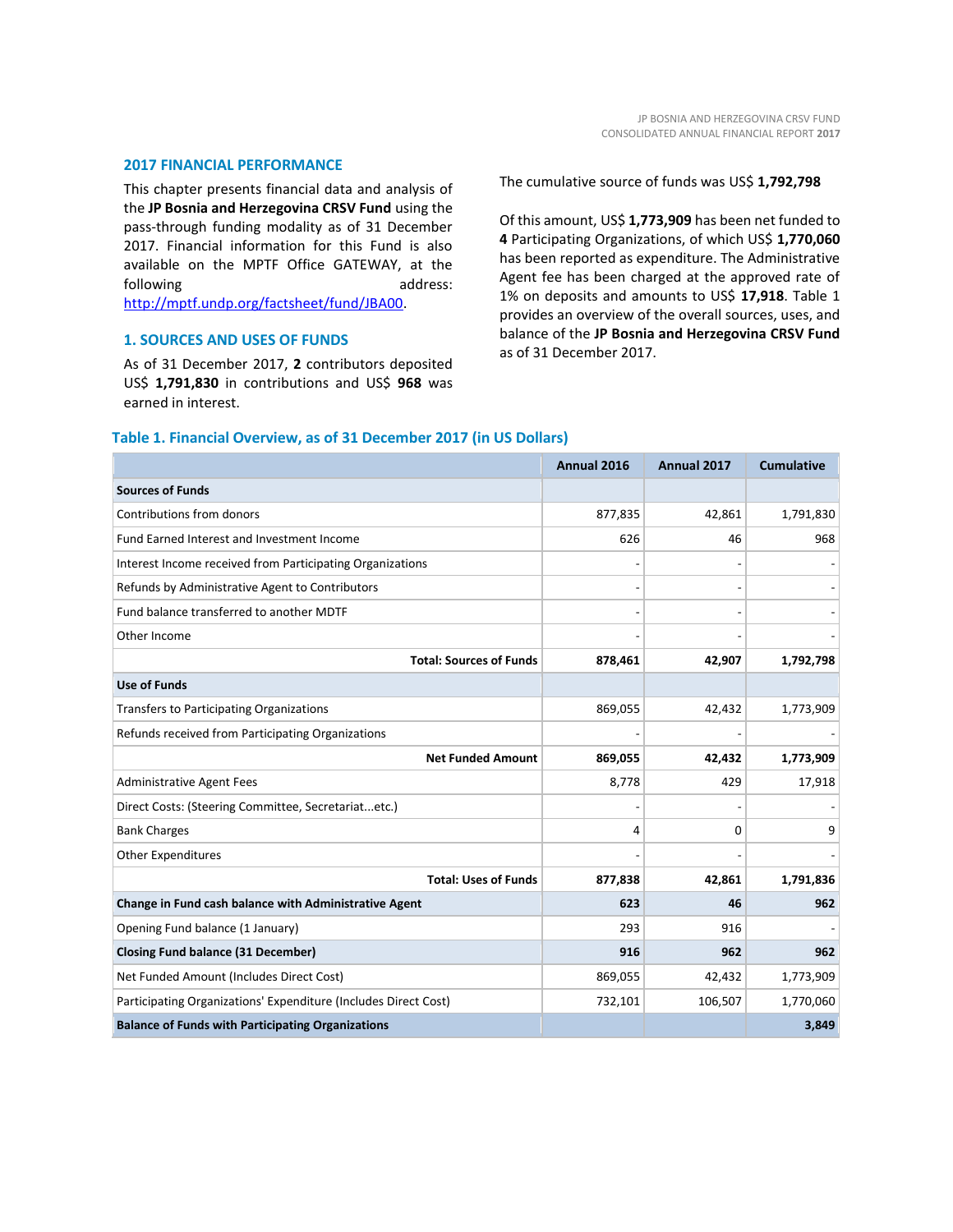# **2. PARTNER CONTRIBUTIONS**

Table 2 provides information on cumulative contributions received from all contributors to this Fund as of 31 December 2017.

The **JP Bosnia and Herzegovina CRSV Fund** is currently being financed by **2** contributors, as listed in the table below.

The table below includes commitments made up to 31 December 2017 through signed Standard Administrative Agreements, and deposits made through 2017. It does not include commitments that were made to the fund beyond 2017.

# **Table 2. Contributors' Commitments and Deposits, as of 31 December 2017 (in US Dollars)**

| <b>Contributors</b>                     | <b>Total</b><br><b>Commitments</b> | <b>Prior Years</b><br>as of 31-Dec-2016<br><b>Deposits</b> | <b>Current Year</b><br><b>Jan-Dec-2017</b><br><b>Deposits</b> | <b>Total</b><br><b>Deposits</b> |
|-----------------------------------------|------------------------------------|------------------------------------------------------------|---------------------------------------------------------------|---------------------------------|
| DEPT OF FOR AFF & INTL TRADE GOV CANADA | 385,055                            | 385,055                                                    |                                                               | 385,055                         |
| UNITED KINGDOM, Government of           | 1,406,775                          | 1,363,914                                                  | 42,861                                                        | 1,406,775                       |
| <b>Grand Total</b>                      | 1,791,830                          | 1,748,969                                                  | 42,861                                                        | 1,791,830                       |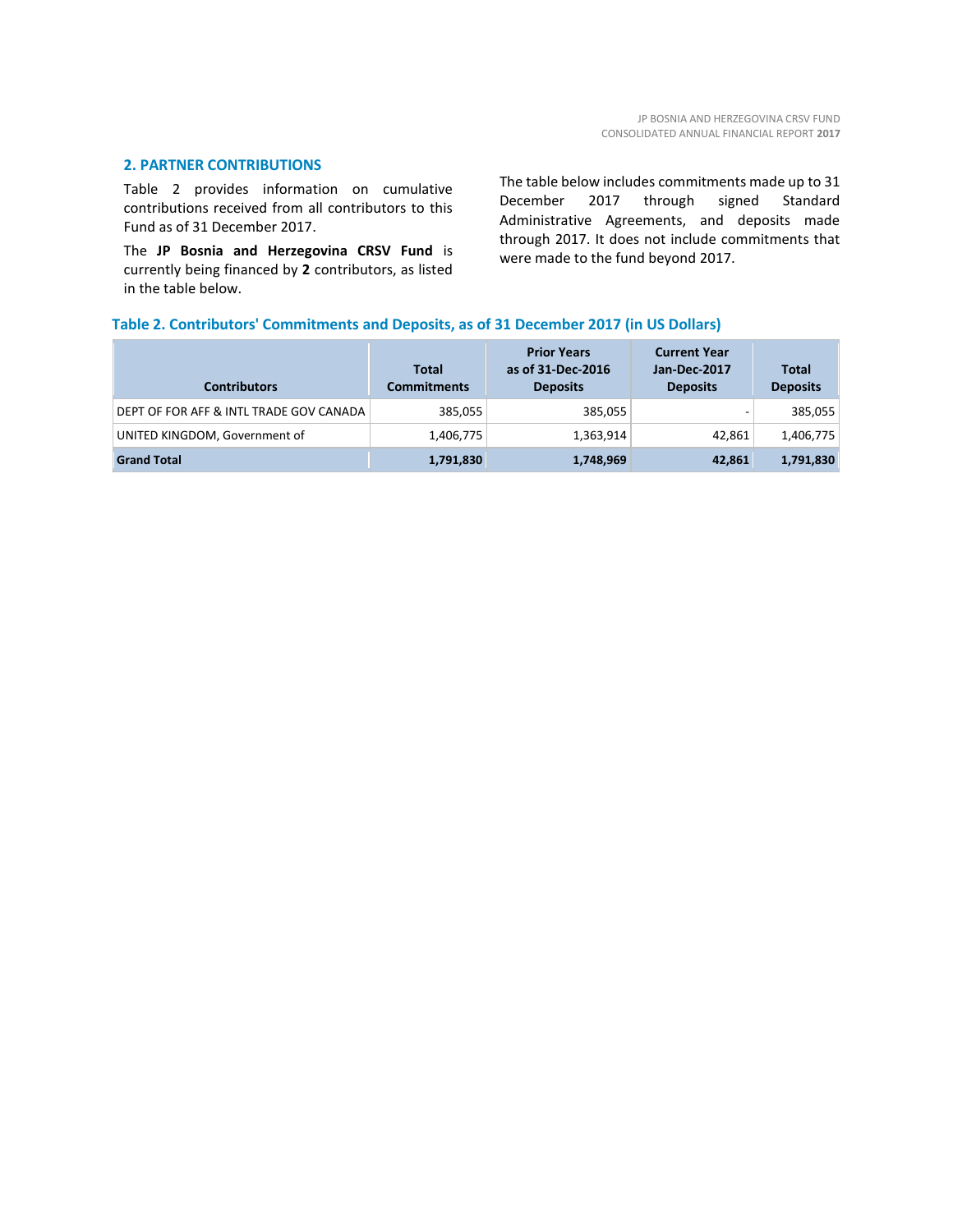# **3. INTEREST EARNED**

Interest income is earned in two ways: 1) on the balance of funds held by the Administrative Agent (Fund earned interest), and 2) on the balance of funds held by the Participating Organizations (Agency earned interest) where their Financial Regulations and Rules allow return of interest to the AA.

As of 31 December 2017, Fund earned interest amounts to US\$ **968**.

Details are provided in the table below.

#### **Table 3. Sources of Interest and Investment Income, as of 31 December 2017 (in US Dollars)**

| <b>Interest Earned</b>                     | <b>Prior Years</b><br>as of 31-Dec-2016 | <b>Current Year</b><br>Jan-Dec-2017 | <b>Total</b> |
|--------------------------------------------|-----------------------------------------|-------------------------------------|--------------|
| <b>Administrative Agent</b>                |                                         |                                     |              |
| Fund Earned Interest and Investment Income | 922                                     | 46                                  | 968          |
| <b>Total: Fund Earned Interest</b>         | 922                                     | 46                                  | 968          |
| <b>Participating Organization</b>          |                                         |                                     |              |
| <b>Total: Agency earned interest</b>       |                                         |                                     |              |
| <b>Grand Total</b>                         | 922                                     | 46                                  | 968          |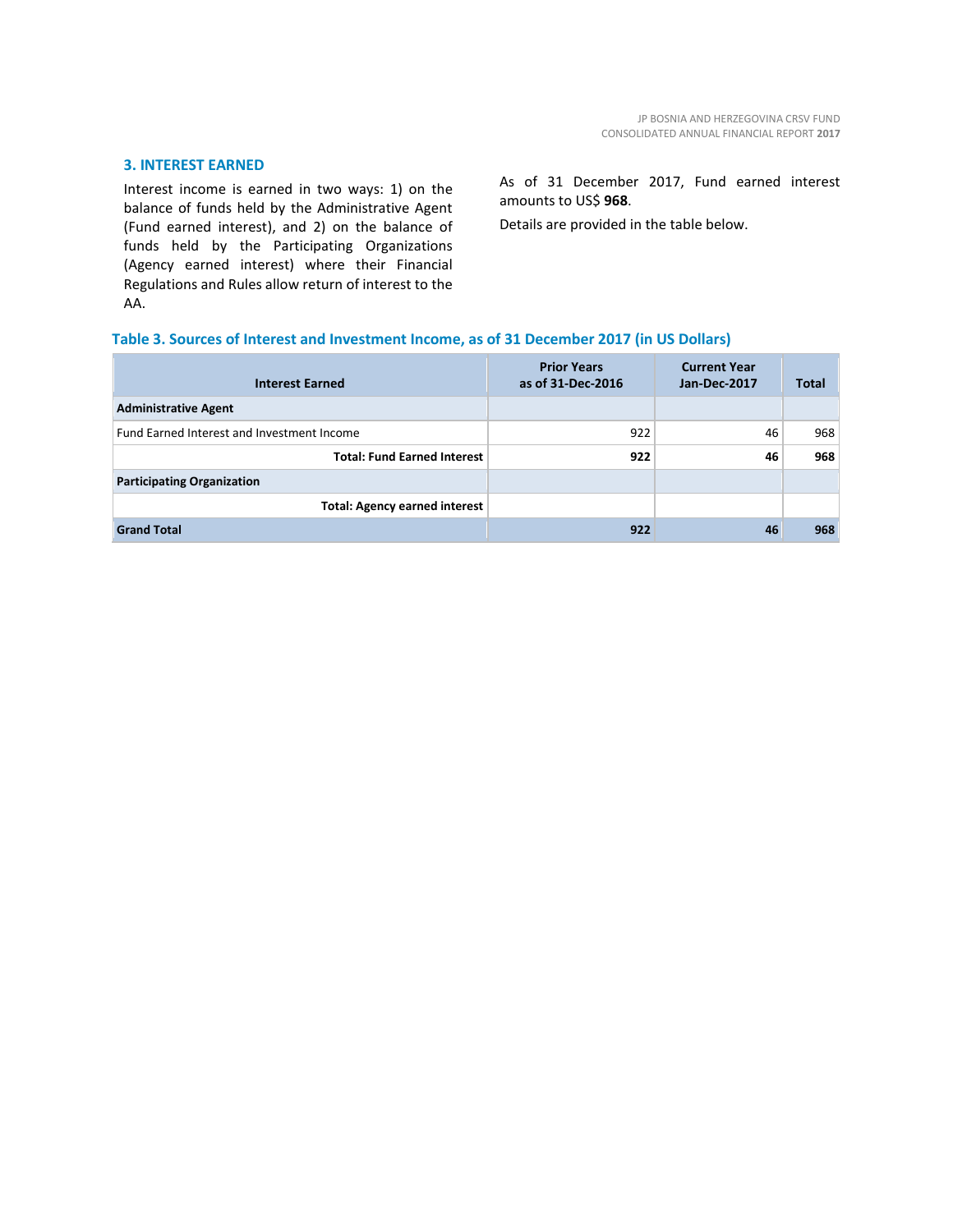# **4. TRANSFER OF FUNDS**

Allocations to Participating Organizations are approved by the Steering Committee and disbursed by the Administrative Agent. As of 31 December 2017, the AA has transferred US\$ **1,773,909** to **4** Participating Organizations (see list below).

# **4.1 TRANSFER BY PARTICIPATING ORGANIZATION**

Table 4 provides additional information on the refunds received by the MPTF Office, and the net funded amount for each of the Participating Organizations.

# **Table 4. Transfer, Refund, and Net Funded Amount by Participating Organization, as of 31 December 2017 (in US Dollars)**

| Participating       | Prior Years as of 31-Dec-2016 |                |                   | <b>Current Year Jan-Dec-2017</b> |                |                   | <b>Total</b>     |                |                   |
|---------------------|-------------------------------|----------------|-------------------|----------------------------------|----------------|-------------------|------------------|----------------|-------------------|
| <b>Organization</b> | Transfers                     | <b>Refunds</b> | <b>Net Funded</b> | <b>Transfers</b>                 | <b>Refunds</b> | <b>Net Funded</b> | <b>Transfers</b> | <b>Refunds</b> | <b>Net Funded</b> |
| <b>IOM</b>          | 354,068                       |                | 354,068           | 9,925                            |                | 9,925             | 363.993          |                | 363,993           |
| <b>UNDP</b>         | 390,673                       |                | 390,673           | 17,173                           |                | 17.173            | 407.846          |                | 407,846           |
| <b>UNFPA</b>        | 574,510                       |                | 574,510           | 10,448                           |                | 10.448            | 584,958          |                | 584,958           |
| <b>UNWOMEN</b>      | 412.226                       |                | 412,226           | 4,886                            |                | 4,886             | 417.112          |                | 417,112           |
| <b>Grand Total</b>  | 1,731,477                     |                | 1,731,477         | 42,432                           |                | 42,432            | 1,773,909        |                | 1,773,909         |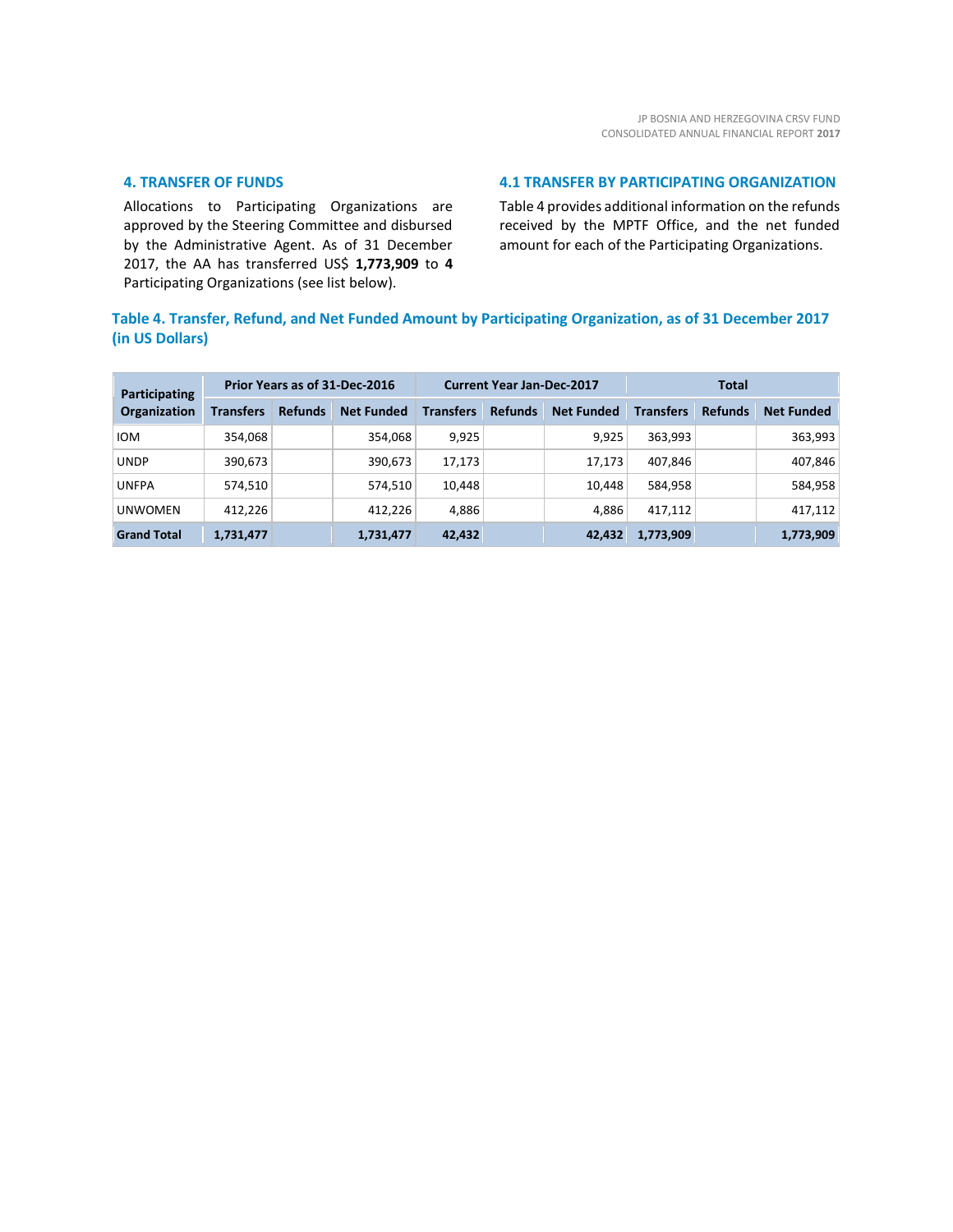# **5. EXPENDITURE AND FINANCIAL DELIVERY RATES**

All final expenditures reported for the year 2017 were submitted by the Headquarters of the Participating Organizations. These were consolidated by the MPTF Office.

Project expenditures are incurred and monitored by each Participating Organization, and are reported as per the agreed upon categories for inter-agency harmonized reporting. The reported expenditures were submitted via the MPTF Office's online expenditure reporting tool. The 2017 expenditure data has been posted on the MPTF Office GATEWAY at [http://mptf.undp.org/factsheet/fund/JBA00.](http://mptf.undp.org/factsheet/fund/JBA00) 

# **5.1 EXPENDITURE REPORTED BY PARTICIPATING ORGANIZATION**

In 2017, US\$ **42,432** was net funded to Participating Organizations, and US\$ **106,507** was reported in expenditure.

As shown in table below, the cumulative net funded amount is US\$ **1,773,909** and cumulative expenditures reported by the Participating Organizations amount to US\$ **1,770,060**. This equates to an overall Fund expenditure delivery rate of **99.78** percent.

# **Table 5. Net Funded Amount, Reported Expenditure, and Financial Delivery by Participating Organization, as of 31 December 2017 (in US Dollars)**

|                                      |                    |                                    | <b>Expenditure</b>                      |                                     |                   |                           |
|--------------------------------------|--------------------|------------------------------------|-----------------------------------------|-------------------------------------|-------------------|---------------------------|
| <b>Participating</b><br>Organization | Approved<br>Amount | <b>Net Funded</b><br><b>Amount</b> | <b>Prior Years</b><br>as of 31-Dec-2016 | <b>Current Year</b><br>Jan-Dec-2017 | <b>Cumulative</b> | <b>Delivery Rate</b><br>% |
| <b>IOM</b>                           | 363,993            | 363,993                            | 257,458                                 | 106,535                             | 363,993           | 100.00                    |
| <b>UNDP</b>                          | 407,846            | 407,846                            | 548,464                                 | (141, 678)                          | 406,786           | 99.74                     |
| <b>UNFPA</b>                         | 584,958            | 584,958                            | 542,492                                 | 42,350                              | 584,842           | 99.98                     |
| <b>UNWOMEN</b>                       | 417,112            | 417,112                            | 315,138                                 | 99,300                              | 414.439           | 99.36                     |
| <b>Grand Total</b>                   | 1,773,909          | 1,773,909                          | 1,663,552                               | 106,507                             | 1,770,060         | 99.78                     |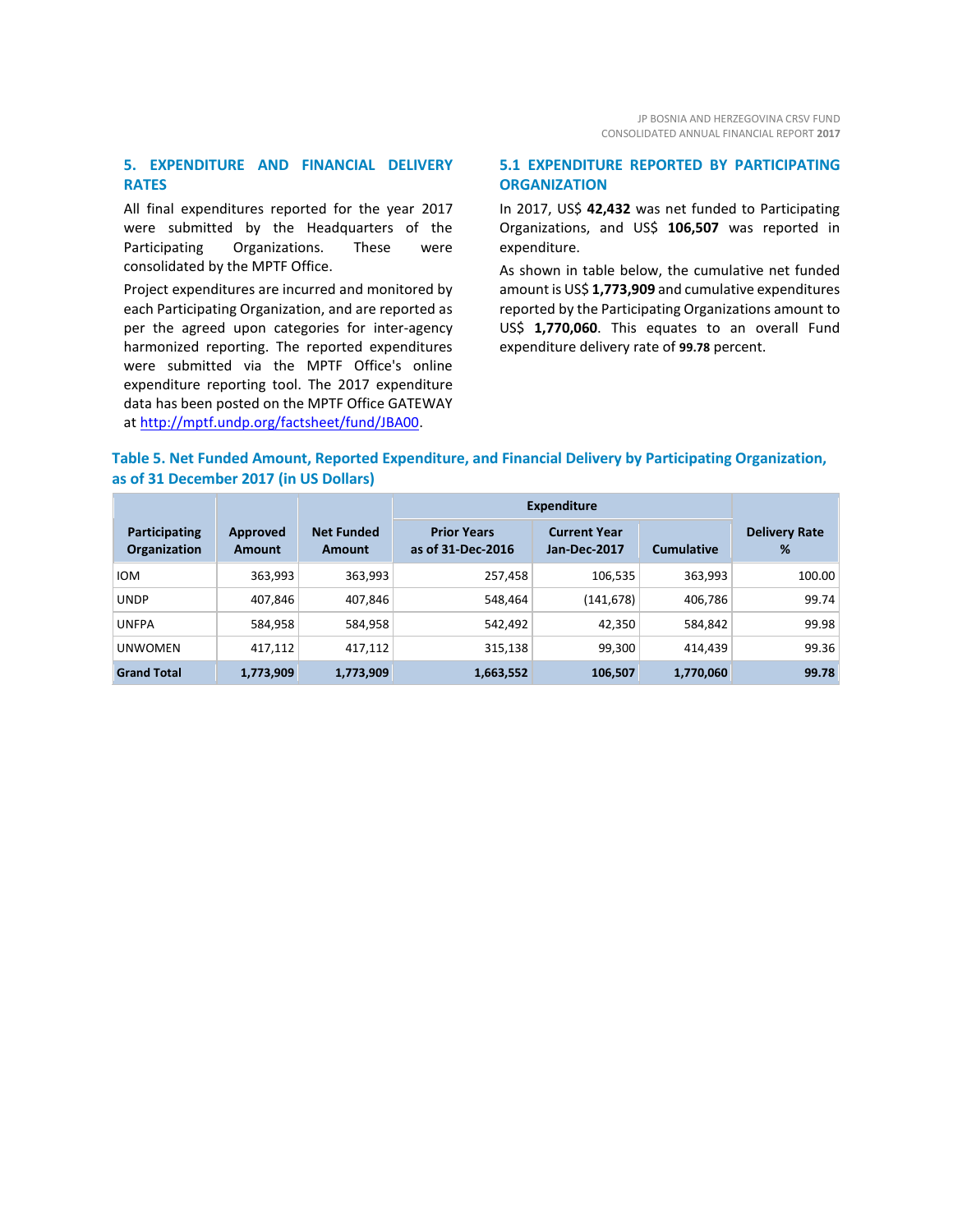#### **5.4 EXPENDITURE REPORTED BY CATEGORY**

Project expenditures are incurred and monitored by each Participating Organization and are reported as per the agreed categories for inter-agency harmonized reporting. In 2006 the UN Development Group (UNDG) established six categories against which UN entities must report inter-agency project expenditures. Effective 1 January 2012, the UN Chief Executive Board (CEB) modified these categories as a result of IPSAS adoption to comprise eight categories. All expenditure incurred prior to 1 January 2012 have been reported in the old categories; post 1 January 2012 all expenditure are reported in the new eight categories. See table below.

#### **2012 CEB Expense Categories**

- 1. Staff and personnel costs
- 2. Supplies, commodities and materials
- 3. Equipment, vehicles, furniture and depreciation
- 4. Contractual services
- 5. Travel
- 6. Transfers and grants
- 7. General operating expenses
- 8. Indirect costs

\_\_\_\_\_\_\_\_\_\_\_\_\_\_\_\_\_\_\_\_\_\_

#### **Table 6. Expenditure by UNDG Budget Category, as of 31 December 2017 (in US Dollars)**

|                                           | <b>Expenditure</b>                      |                                            |           |                                                     |
|-------------------------------------------|-----------------------------------------|--------------------------------------------|-----------|-----------------------------------------------------|
| Category                                  | <b>Prior Years</b><br>as of 31-Dec-2016 | <b>Current Year</b><br><b>Jan-Dec-2017</b> | Total     | <b>Percentage of Total</b><br><b>Programme Cost</b> |
| Staff & Personnel Cost (New)              | 77,609                                  | 20,899                                     | 98,508    | 5.95                                                |
| Suppl, Comm, Materials (New)              | 34,161                                  | 6,717                                      | 40,878    | 2.47                                                |
| Equip, Veh, Furn, Depn (New)              | 69,369                                  | 10,950                                     | 80,319    | 4.86                                                |
| Contractual Services (New)                | 829,323                                 | 91,296                                     | 920,618   | 55.65                                               |
| Travel (New)                              | 127,439                                 | 20,845                                     | 148,283   | 8.96                                                |
| Transfers and Grants (New)                | 103,814                                 | (39, 193)                                  | 64,621    | 3.91                                                |
| <b>General Operating (New)</b>            | 306,862                                 | (5,787)                                    | 301,075   | 18.20                                               |
| <b>Programme Costs Total</b>              | 1,548,576                               | 105,727                                    | 1,654,302 | 100.00                                              |
| <sup>1</sup> Indirect Support Costs Total | 114,977                                 | 781                                        | 115,758   | 7.00                                                |
| <b>Total</b>                              | 1,663,552                               | 106,507                                    | 1,770,060 |                                                     |

**1 Indirect Support Costs** charged by Participating Organization, based on their financial regulations, can be deducted upfront or at a later stage during implementation. The percentage may therefore appear to exceed the 7% agreed-upon for on-going projects. Once projects are financially closed, this number is not to exceed 7%.